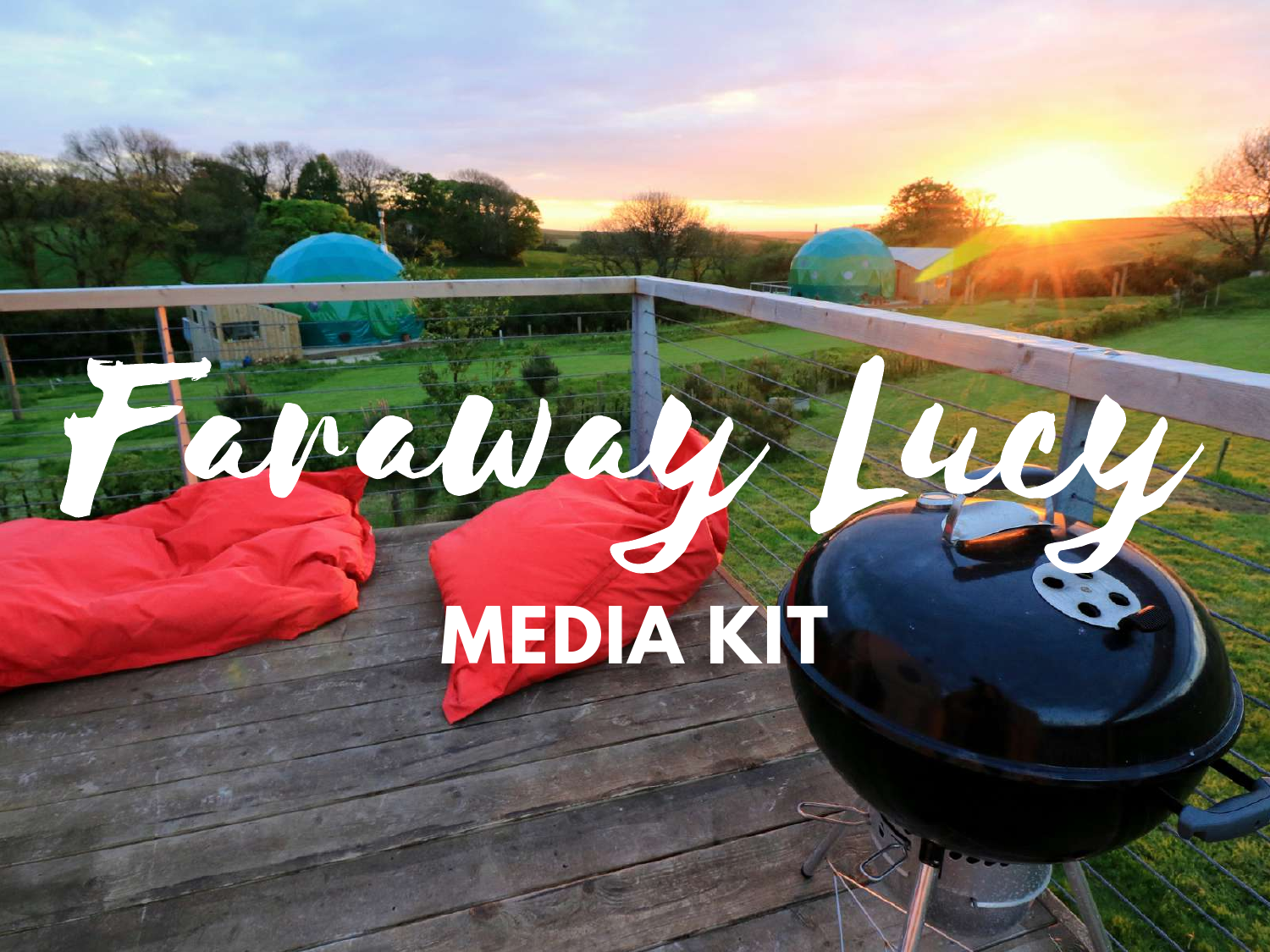

## **ABOUT THE BLOG**

### **HI, I'M LUCY!**

Lucy Ronan is a 25-year-old travel blogger based in the UK.

Faraway Lucy is a multi-award-winning, top UK travel blog founded in 2014, voted Best Up and Coming Travel Blog in the Flight Centre 2018 Travel Blog Awards and Highly Commended in Travel at the UK Blog Awards 2016.

Faraway Lucy's target audience is 20-something young professionals who want to get in as much adventure around work as possible. They travel with a budget in mind but love affordable luxury and splurge when an experience is worthy.





#### **FOCUS TOPICS:**

|               | SUSTAINABILITY CAMP/GLAMPING ADVENTURE TRAVEL |                                                                                                                                               |
|---------------|-----------------------------------------------|-----------------------------------------------------------------------------------------------------------------------------------------------|
|               | .                                             | $- 0 0 0 0 0 0 0 1$                                                                                                                           |
| <b>HIKING</b> | <b>AFFORDABLE LUXURY</b>                      | <b>STAYCATIONS</b>                                                                                                                            |
| .             | .                                             | $\bullet\hspace{0.2cm} \bullet\hspace{0.2cm} \bullet\hspace{0.2cm} \bullet\hspace{0.2cm} \bullet\hspace{0.2cm} \bullet\hspace{0.2cm} \bullet$ |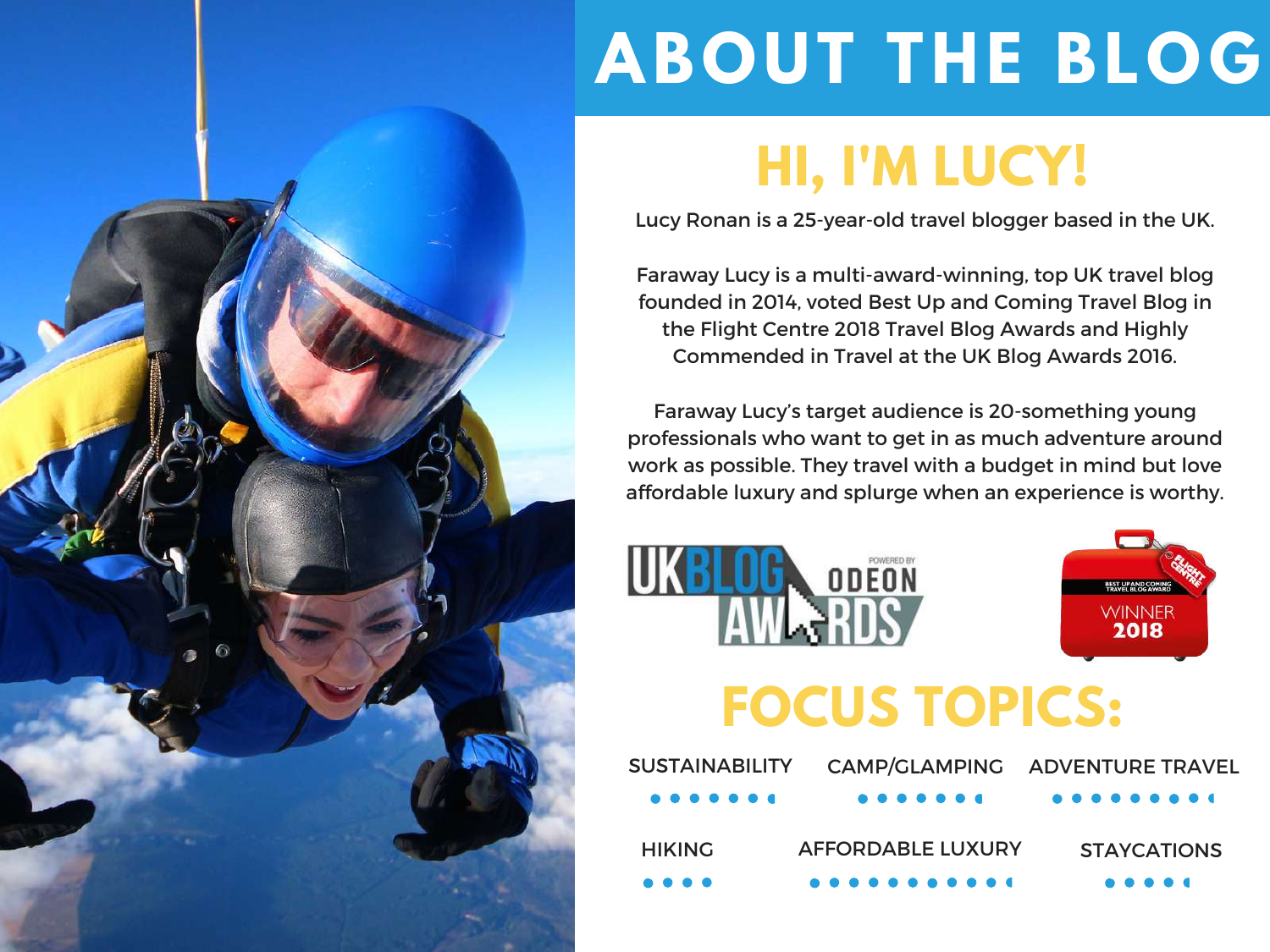## **STATISTICS**

#### **THE NUMBERS**

**PAGE VIEWS PER MONTH**

#### **UNIQUE VISITORS PER MONTH DOMAIN AUTHORITY 180K+ 130K+ 36**



#### **DEMOGRAPHICS**



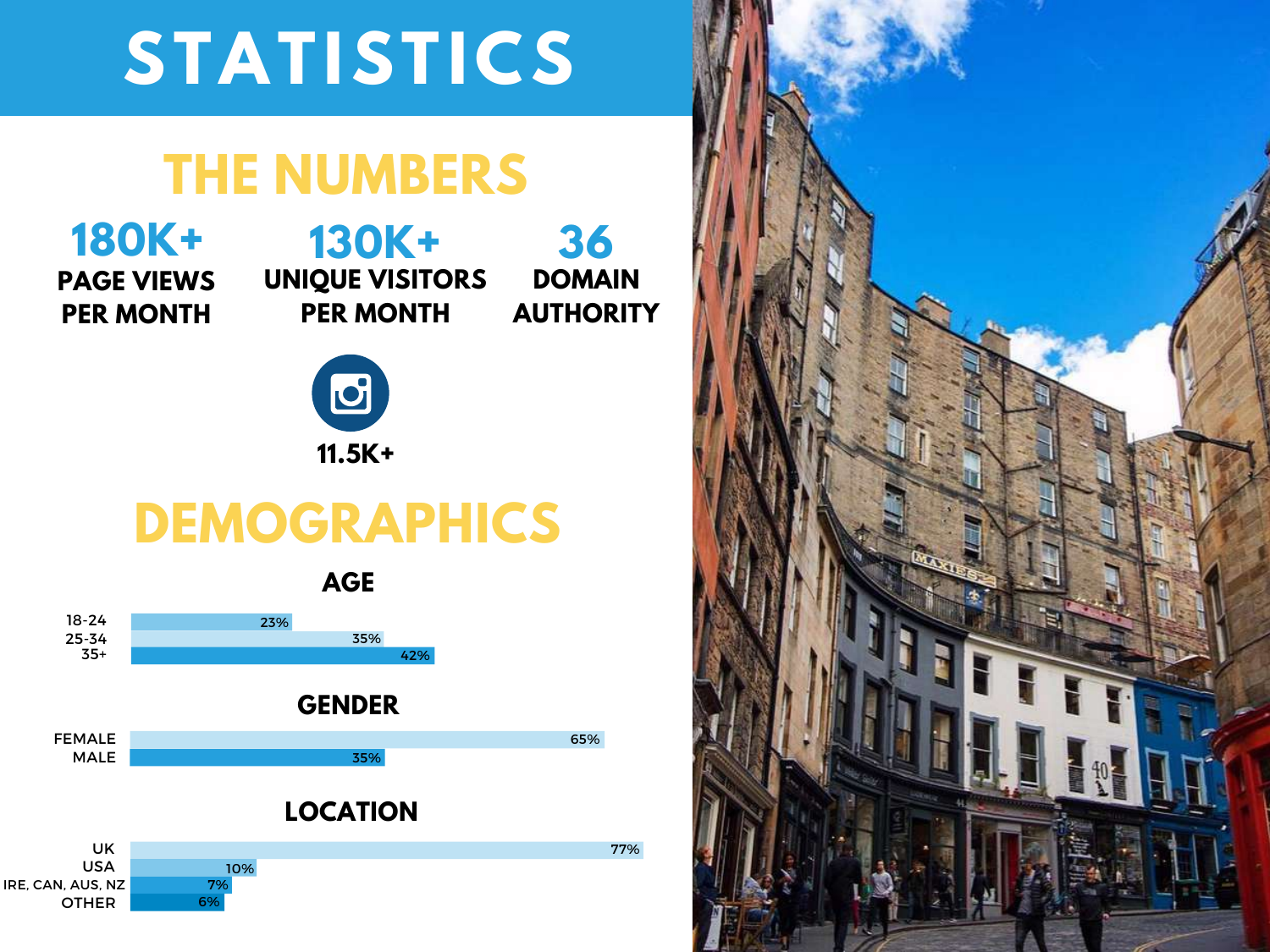

## **COLLABORATIONS**

## **WHAT I CAN DO FOR YOU**

- Bespoke content campaigns  $\bullet$
- Involvement in existing brand campaigns
- Sponsored blog and social media posts  $\bullet$
- Product/service/hotel/glamping reviews  $\bullet$
- Press trip attendance
- Brand ambassadorship
- Competitions (hosting and judging)  $\bullet$
- Photography/videography
- Article contribution to other publications

#### **BENEFITS**

- Professional, yet personal representation of brand
- Reach an extremely loyal and targeted audience
- Creative, visual and high-quality campaigns
- Longevity all posts are optimised for SEO so they rank highly on Google, continuing to drive traffic and conversions for years to come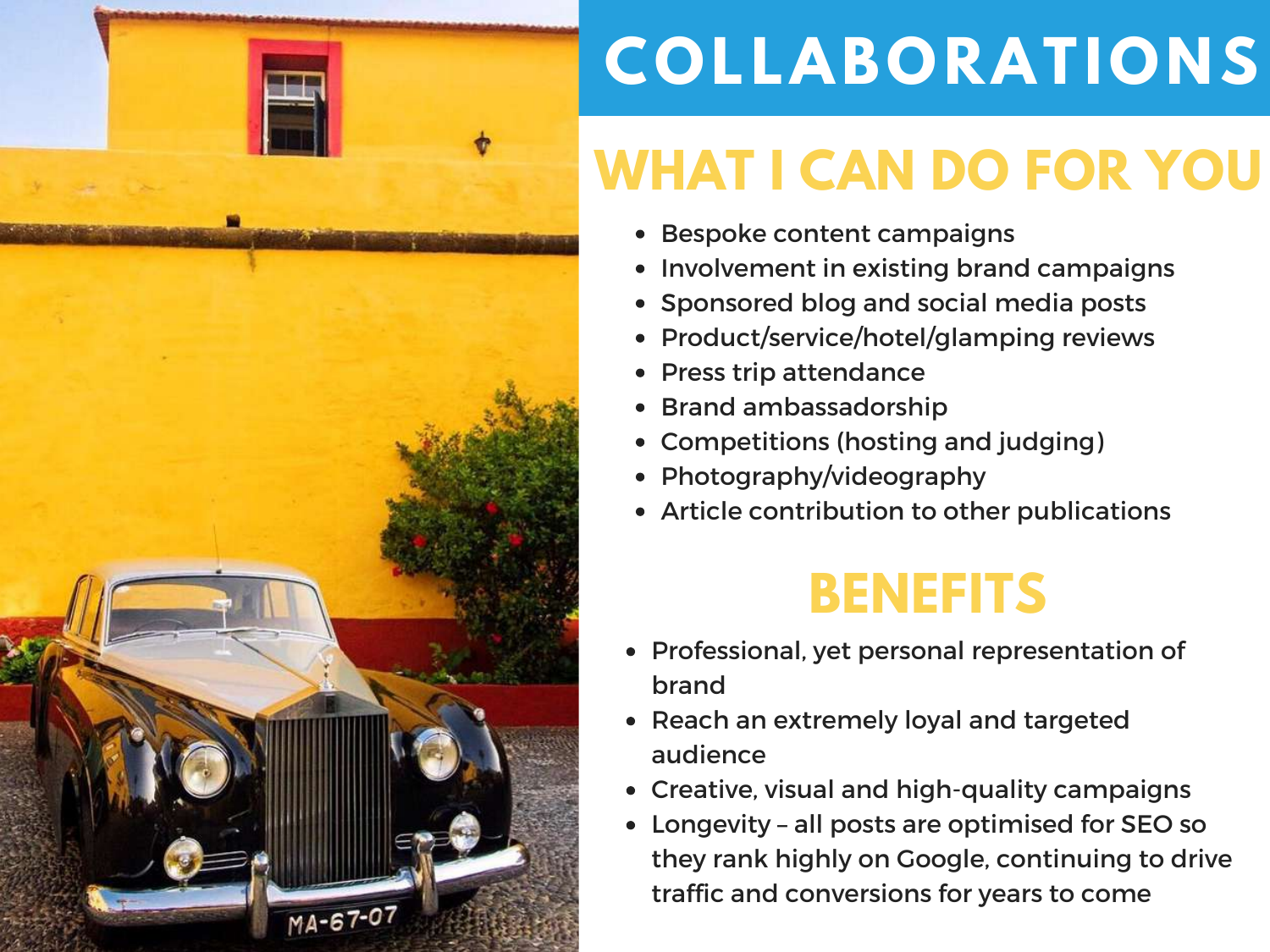## **PAST WORK**